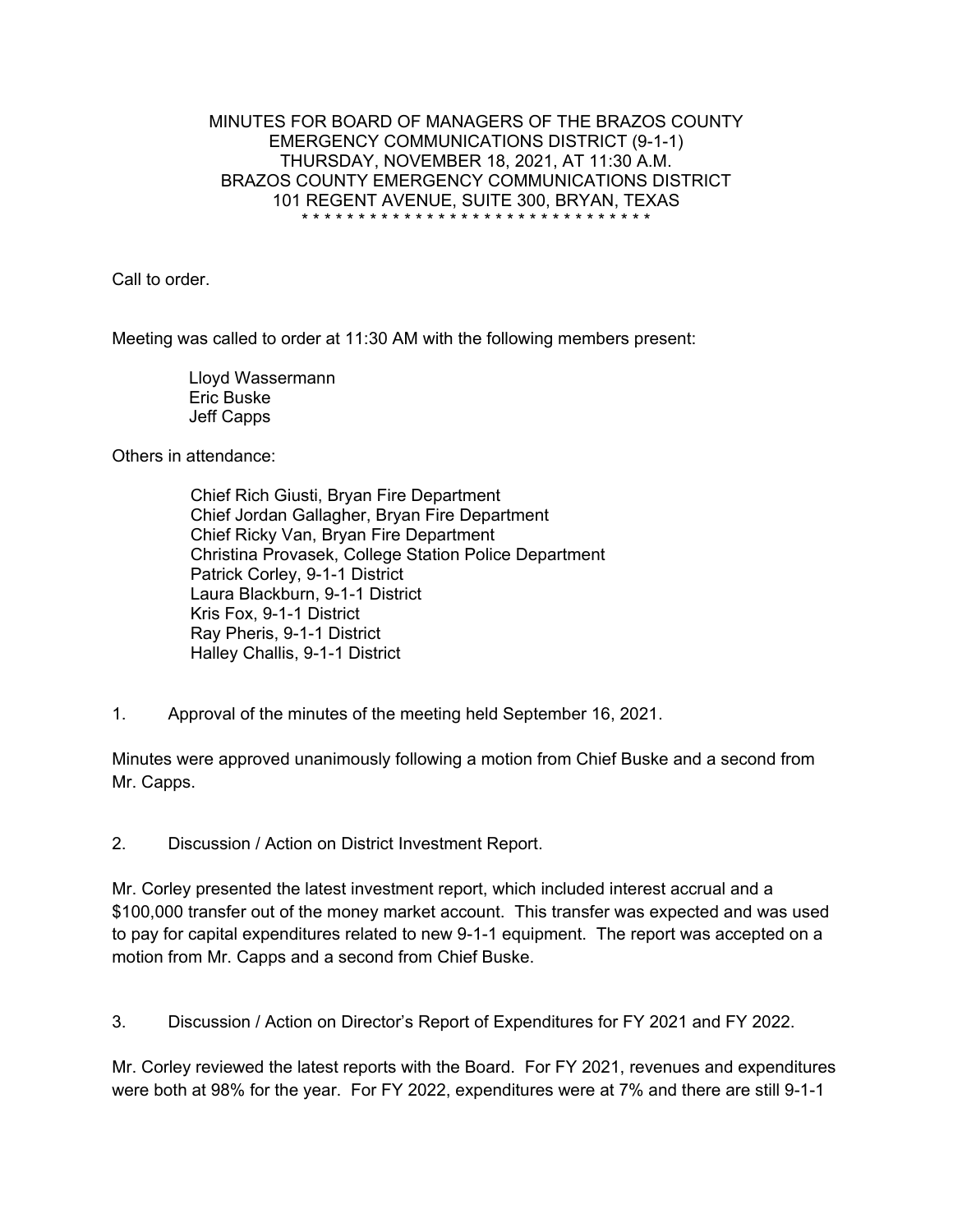service fees expected to come in, so everything appears to be on track. No questions were asked by the Board and the reports were approved unanimously following a motion and a second from Chief Buske and Mr. Capps, respectively.

4. Discussion / Action on FY 2021 year-end Dispatch financial reports.

The year-end Dispatch financial reports were presented to the Board. For both the City of Bryan and Brazos County, expenditures were at 99.6% of their budgeted amounts. Mr. Corley is pleased with these numbers and there were no questions by the Board. Mr. Capps made a motion to approve the reports. The motion was seconded by Chief Buske, and passed unanimously.

5. Discussion / Action on Board member appointments.

Mr. Corley announced that he had received notice from the volunteer fire departments that Chief Utz will be re-appointed to the Board for another two-year term. Mr. Corley has not heard from the Judge or County Commissioners yet, so he will reach out to Judge Peters' regarding those appointments. No action was taken on this item.

6. Discussion / Action on proposed Board of Managers meeting dates for calendar year 2022.

Mr. Corley presented the proposed board meeting dates for 2022 using the same model as before: the third Thursday of odd-numbered months. No action was taken on this item.

7. Discussion / Action on long-term facility needs and possible CAD consolidation.

A proposal was presented from Page Architects that outlines their project and associated costs. The final product will determine long-term facility needs of the 9-1-1 District and the CEOC and will identify shared spaces and shared costs for both entities.

Mr. Corley also gave an update on the possible CAD consolidation project. He is currently waiting on Central Square to provide final cost estimates for all involved entities, i.e. Brazos County, Bryan, College Station, UPD, and UEMS. Once he receives those estimates, he will be able to present 5-year cost estimates for multiple options of combining CAD systems for each entity.

No action was taken on this item.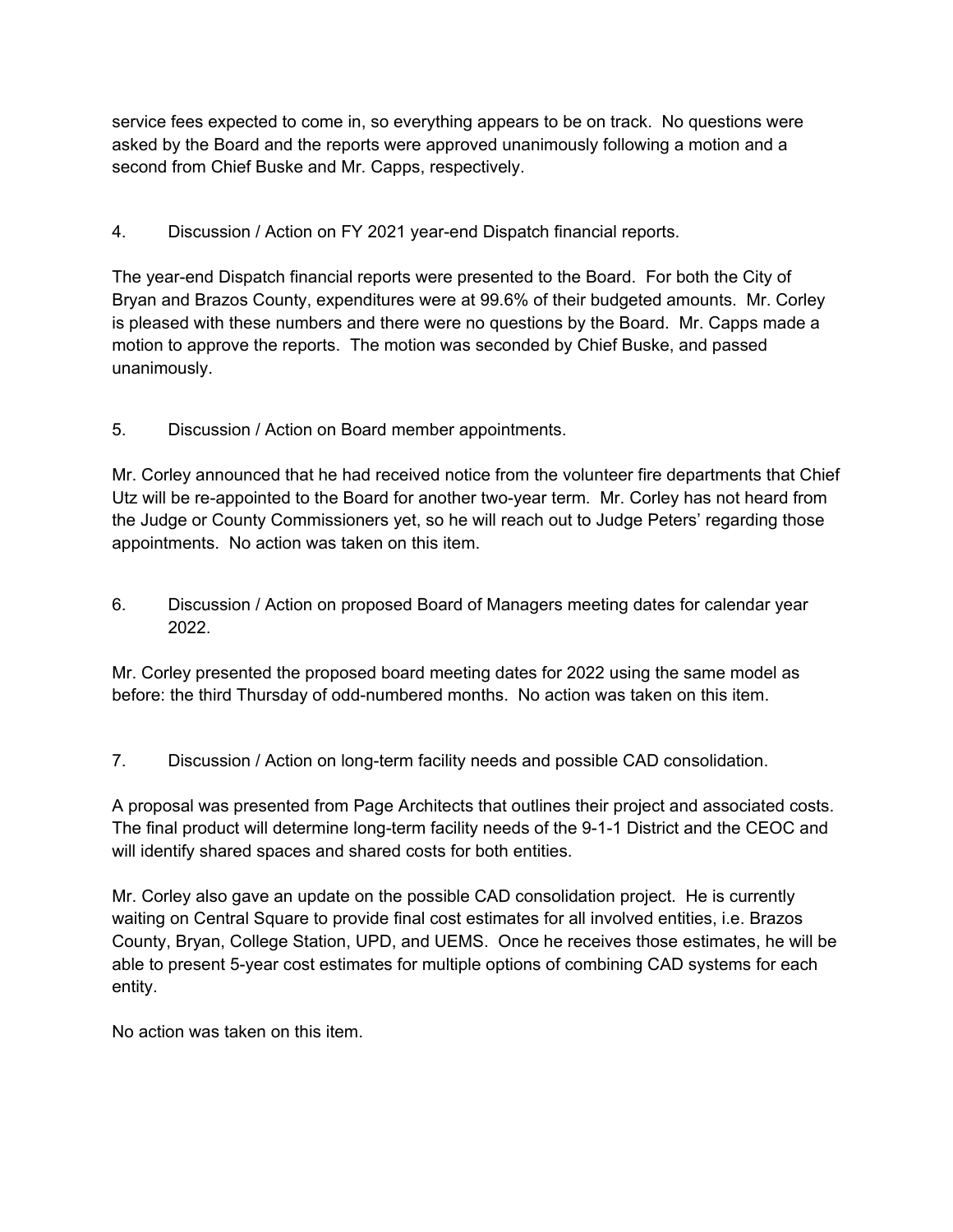8. Director's report and Board concerns, including a discussion of current staffing levels, hiring process, financial audit progress, HB 2911, changes to Frontier's 9-1-1 service model, new logging recorder installation, and Next Gen 911 plans for BC911.

Mr. Corley was pleased to announce that four new dispatchers were recently hired, which puts the staffing level at two overstaffed. Plans for another hiring cycle will continue as normal unless there is zero turnover.

The annual financial audit from Ingram-Wallis is in progress. Their goal is to have the audit and financial statements completed and ready to present at the January meeting.

Mr. Corley provided the Board with an update on HB 2911 that provides \$150M of funding to the State of Texas to use on Next Generation 9-1-1 operations and services, and CSEC will be administering that fund by population. These funds have to be disbursed by the end of 2022 and they have to be spent by the end of 2024.

Frontier Communications recently notified the District that, effective October 2021, they will no longer sell nor support 9-1-1 CPE, but they would honor any existing contracts. The District's contract with Frontier for 9-1-1 support expires in March 2023. Mr. Corley thinks that the District will most likely move to a self-maintained model, where the equipment will be supported by its own personnel.

Mr. Corley gave an update on the project to upgrade the existing logging recorder software and equipment. The project started a few days ago and is about 80% complete. This is the only big capital project planned for this fiscal year.

Finally, Mr. Corley gave an overview of what he plans to upgrade in the Next Gen 9-1-1 project. Instead of having a single selective router, a Next Gen 9-1-1 environment has multiple IP-based selective routers that use modern communication standards, and this is the immediate need for the District at this point since the local equipment (CPE) has already been upgraded. Mr. Corley is looking to use Motorola to provide that Next Gen 9-1-1 routing service, but timing and funding are the issues at this point. The Board indicated that Mr. Corley is free to pursue upgrades related to this project as he sees fit.

9. Hear public comments.

No comments were heard.

10. Adjournment.

Meeting was adjourned at 12:09 PM.